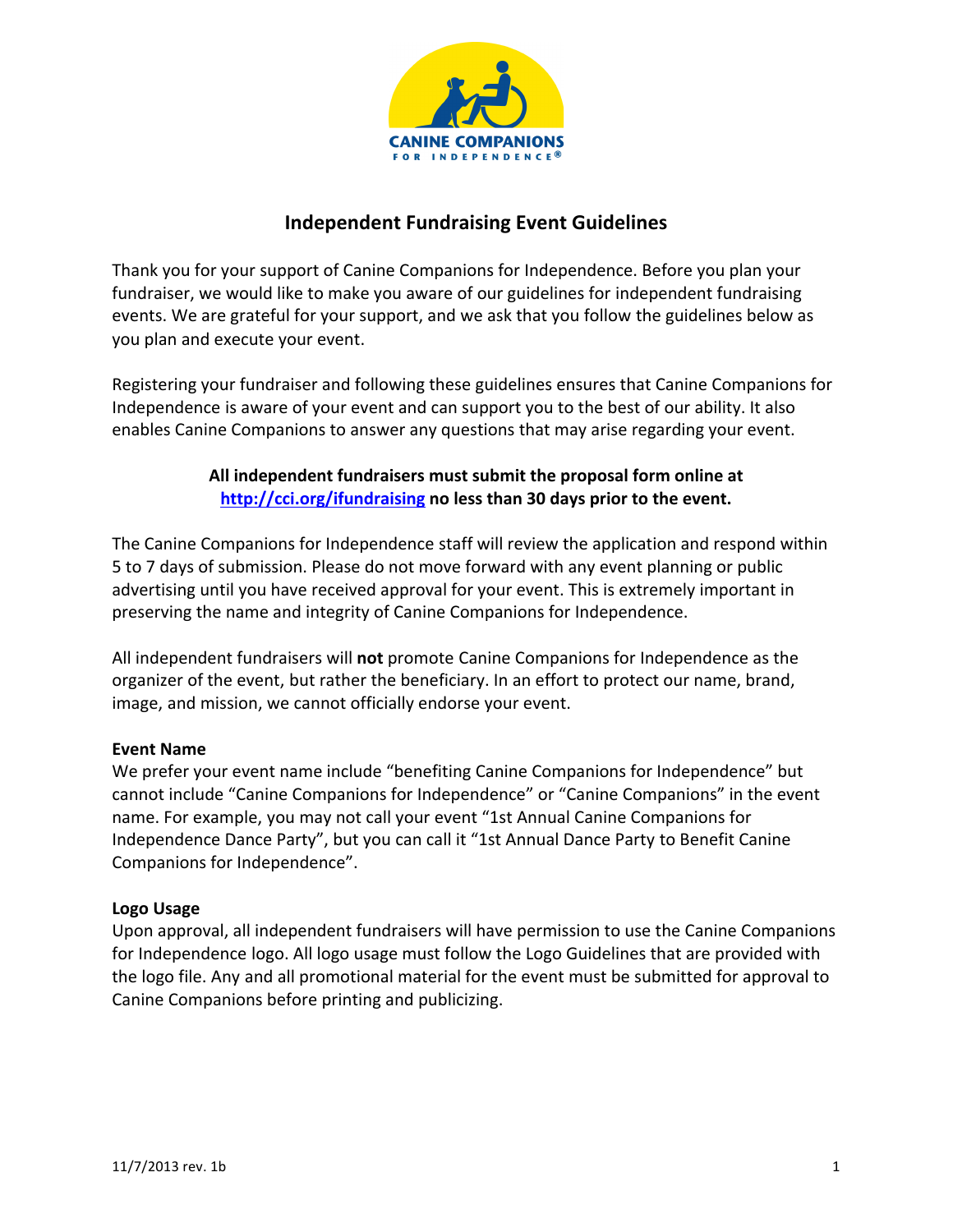

#### **Promotional Material**

All advertising and promotion of independent fundraising events are at the sole expense of the organizer. All promotional materials including, but not limited to advertising letters, flyers and press releases must be sent to marketing @cci.org to be reviewed and approved by Canine Companions for Independence before printing and publicizing.

Upon request, Canine Companions for Independence can provide you with brochures that convey our mission, which can be given out to event attendees.

#### **Collecting Funds & Making Your Donation**

Keeping accurate accounts of your fundraising financials is extremely important. Canine Companions for Independence will not be responsible for any expenses incurred for independent fundraising activity. If Canine Companions is not receiving 100% of the proceeds from an independent fundraising event, the exact portion or donation amount must be clearly stated in all promotional material and publicity. For example, "Proceeds will be split evenly between Canine Companions for Independence and (another nonprofit organization)".

Proceeds from independent fundraisers should be sent to Canine Companions for Independence within 45 days of the event date. Donations should be made payable to "Canine" Companions for Independence" and should be submitted by check or money order. If cash donations are accepted during your event, please convert all cash to check or money order form before submitting the donation.

Companions for Independence, Attn: Independent Fundraising, PO Box 446, Santa Rosa, CA Proceeds must be sent to the facility address in your region ([http://cci.org/region](http://cci.org/regions)[s](http://cci.org/regions)	
)) or: Canine 95402-0446.

#### **Tax Information**

Contributions are tax-deductible only if they are made directly to Canine Companions for Independence. Tax receipts will be issued by Canine Companions for Independence once donations have been received and processed at our office. Tax receipts for personal checks from individual donors will be sent directly to the name and address on the check, not the event organizer.

Tax receipts will be issued only if the donor did not receive anything of value (other than items of minimal value such as a boxed lunch, small event token, general sponsor recognition and/or promotion at the event). Funds received by the event for purchase of auction items or similar items of value cannot be given a tax receipt. Instead, the person should consult with their tax professional for the proper treatment for tax purposes.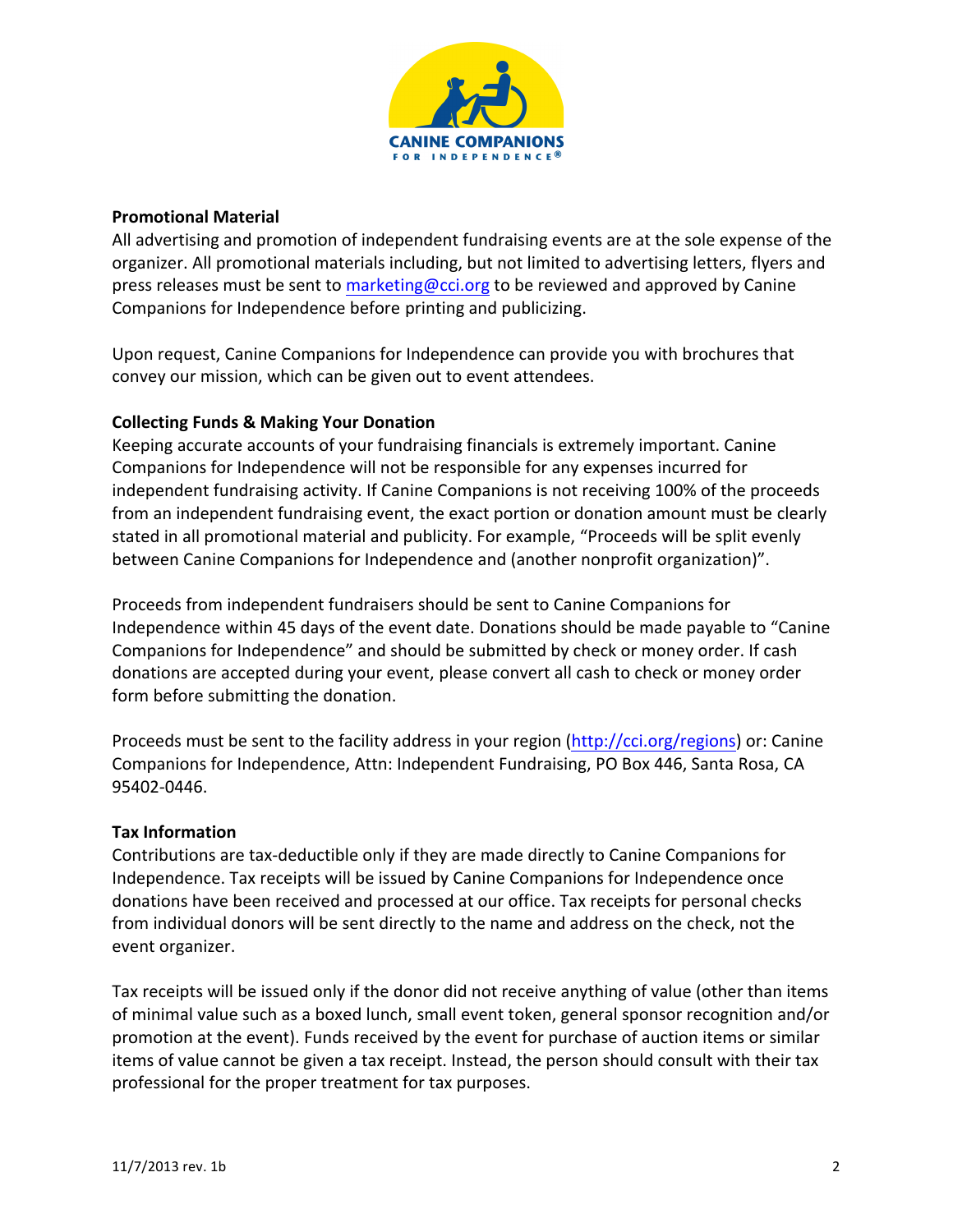

### **Permits and Liability**

Canine Companions for Independence will not assume any legal or financial liability associated with your event, nor will we indemnify you or any party involved in your event for any damage, expense, or other costs arising in any manner related to your event. The organizer of each event must take the proper precautions with regards to insurance and coverage. Canine Companions for Independence cannot insure your event. Canine Companions for Independence is not liable for any injuries sustained by event volunteers or participants related to your event and cannot assume any type of liability for your event.

## **What Canine Companions for Independence** *can* **do for an Independent Fundraiser:**

- Provide the Canine Companions logo to be used in event promotion
- Post a flyer or calendar listing for the event on our website's events calendar
- Provide promotional material for attendees or to be placed at an awareness table
- Provide a Canine Companions representative at the event
- Send acknowledgement letters to all direct contributors to Canine Companions
- Issue thank you letters to you and, as requested, to your supporters

#### **What Canine Companions for Independence** *cannot* **do for an Independent Fundraiser:**

- Mail invitations to Canine Companions constituents
- Provide mailing lists to the event organizer
- Solicit sponsorships or donations for the event
- Endorse the event or its organizers
- Provide volunteers to serve on event organizing/planning committee, serve in a leadership role at the event, or staff the event
- Have decision making authority at the event or over event operators
- Pay the event expenses or reimburse the organizer for event expenses
- Provide insurance for the event
- Allow the Canine Companions name to be represented as a partner, sponsor or organizer of this event
- Guarantee attendance

#### As an Independent Fundraiser, you:

- Must abide by all of the Canine Companions Fundraising Guidelines and Logo Guidelines.
- Must provide any event promotion materials to Canine Companions for approval before publishing. Please send materials to <marketing@cci.org> for review and approval.
- Must indemnify, defend and hold Canine Companions harmless, including its chartered units and its governors, directors, officers, employees, agents and volunteers from and against any and all suits, claims, demands, liabilities, damages, costs and expenses